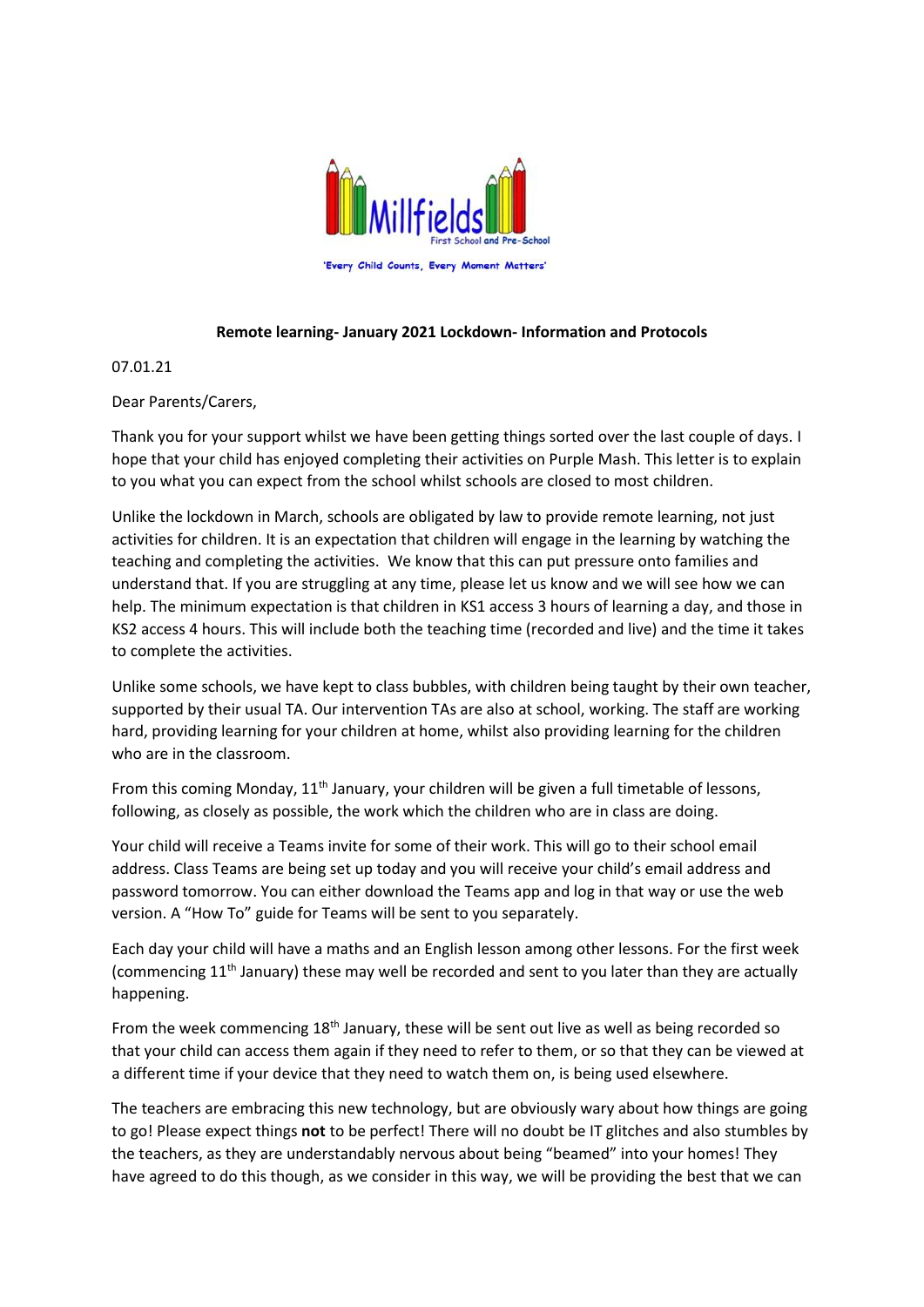for your children. Each teacher will be doing their very best under far from ideal circumstances, and therefore please, if you feel the need to comment about lessons on social media, be positive and refrain from negative comments. By letting your child watch the teaching, live or recorded, you are agreeing not to download the sessions or share them in any way.

Once teachers are confident and used to working in this way, we plan to allow the children watching at home to "raise their hand" and actively participate. All of the sessions will be recorded for safeguarding purposes, so if you do not want your child's face to appear on the screen at any time, please turn your camera off. We are sure that the children will enjoy these sessions and will all behave appropriately. If your child does behave inappropriately, they will be removed from the session so that the learning of the other children is not disrupted. If this happens, you will be notified so that you can talk to your child about this.

In the week of 18<sup>th</sup> January and going forward, your child will be sent an invitation, via Teams, to participate in a Well-Being session. This is an opportunity for them to meet with the teacher/TA and approximately 10 of their classmates who are also working from home. Unlike all other sessions, these are not compulsory, but offer your child a chance to have a chat and a catch up and perhaps talk about anything they have enjoyed or are struggling with.

In "real life" children are often given extra support or differentiated work to cater for their needs. Your child might receive a separate invitation to join a Team after the teacher has given their input so that they can continue to access this support, where appropriate and possible. This might be on an individual or small group basis. Again, all sessions will be recorded, and we ask you not to share them with anyone else. For this, your child would ideally have their camera and microphone on. Laptops and tablets have these built in. It may be necessary to purchase a separate one for a PC.

For children who receive specific interventions, these will also carry on- either in the form of activities sent home or recorded sessions being sent to specific children. The parents of children to whom this applies will be notified separately.

During each day there will be 2 live phonics sessions for reception and Year 1. It is imperative that your child has the opportunity to join in with these sessions, even if they access the recording rather than the live session.

If you, as a parent, want to view any sessions as they are going out live, please ensure that you do not post any comments or ask any questions of the teacher. Any questions, if asked for by the teacher, must entirely your child's own work! The same goes for when you watch my assemblies, which I am going to try to do for the whole school at once! These won't start for a couple of weeks as I have to make a Team of the whole school, adding every child individually!

There will be other lessons during the day besides maths and English. These will be a mixture of live lessons, recorded lessons, voiced over Powerpoints, links to YouTube videos or other quality resources, including those on Purple Mash. Please see your child's timetable for details of this, when it is published. The subjects covered will be Forest School, PE, RE, history/geography, art/DT, science, PHSEC, handwriting.

Children will be given work which they are expected to complete. We are trying to move away from online working only. Your child will need lined paper, plain paper and coloured pencils/pens. For activities which are paper based, please take a photograph of your child's work and email it to the class teacher. This is so that the teacher can provide feedback to your child and check how they have got on with the activity. Activities completed on Purple Mash will be marked in the same way as they